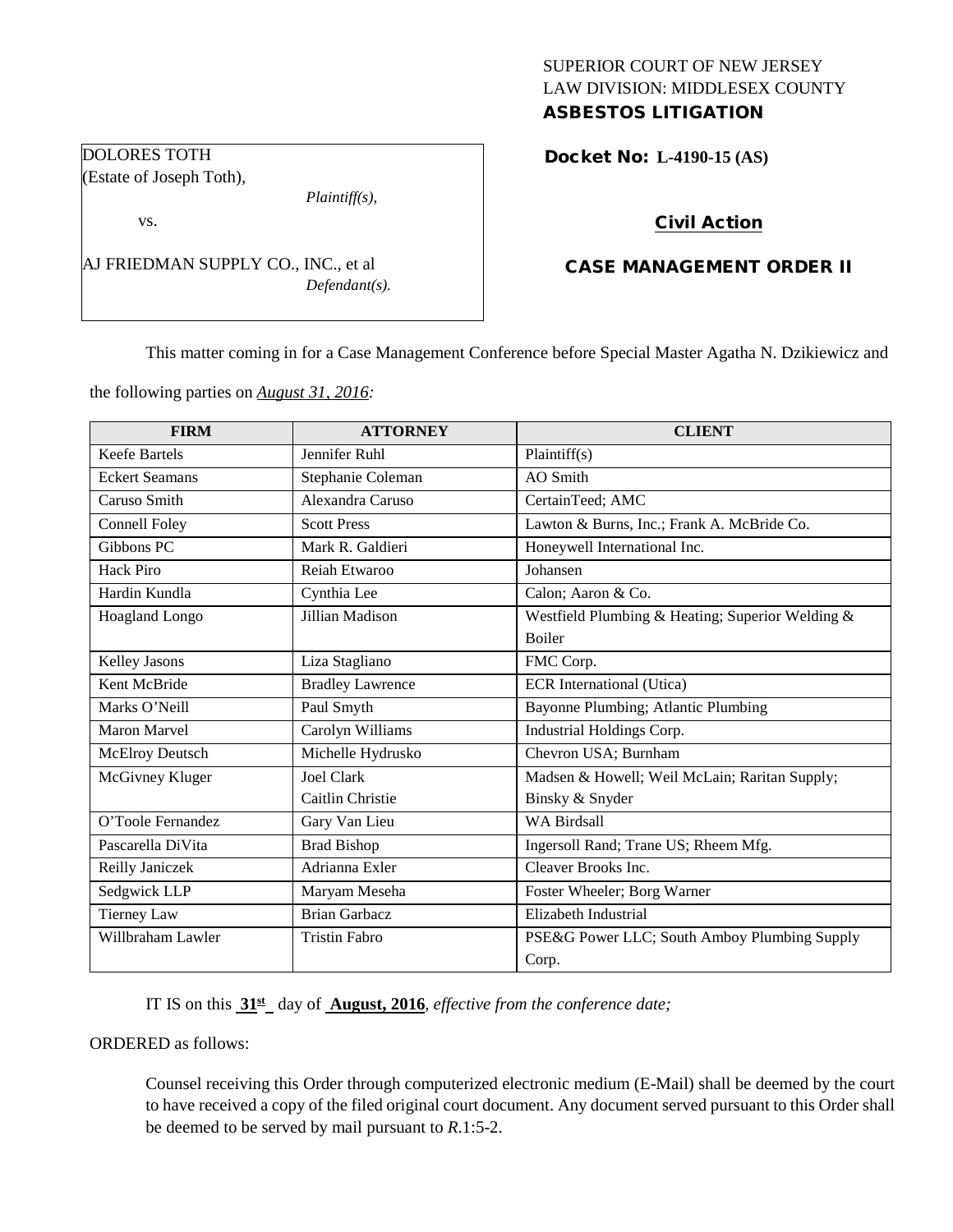## **DISCOVERY**

| October 3, 2016   | Plaintiff shall serve answers to wrongful death interrogatories by this date.                                                                                                                               |
|-------------------|-------------------------------------------------------------------------------------------------------------------------------------------------------------------------------------------------------------|
| October 14, 2016  | Defendants shall serve answers to standard interrogatories by this date.                                                                                                                                    |
| October 28, 2016  | Plaintiff shall propound supplemental interrogatories and document requests by this date.                                                                                                                   |
| November 30, 2016 | Defendants shall serve answers to supplemental interrogatories and document requests by this<br>date.                                                                                                       |
| October 28, 2016  | Defendants shall propound supplemental interrogatories and document requests by this date.                                                                                                                  |
| November 30, 2016 | Plaintiff shall serve answers to supplemental interrogatories and document requests by this<br>date.                                                                                                        |
| December 30, 2016 | Fact discovery, including depositions, shall be completed by this date. Plaintiff's counsel shall<br>contact the Special Master within one week of this deadline if all fact discovery is not<br>completed. |
| December 30, 2016 | Depositions of corporate representatives shall be completed by this date.                                                                                                                                   |

### **EARLY SETTLEMENT**

January 13, 2017 Settlement demands shall be served on all counsel and the Special Master by this date.

#### **SUMMARY JUDGMENT MOTION PRACTICE**

- January 20, 2017 Plaintiff's counsel shall advise, in writing, of intent not to oppose motions by this date.
- February 3, 2017 Summary judgment motions shall be filed no later than this date.
- March 3, 2017 Last return date for summary judgment motions.

#### **MEDICAL DEFENSE**

- November 30, 2016 Plaintiff shall serve medical expert reports by this date.
- November 30, 2016 Upon request by defense counsel, plaintiff is to arrange for the transfer of pathology specimens and x-rays, if any, by this date.
- May 31, 2017 Defendants shall identify its medical experts and serve medical reports, if any, by this date. **In addition, defendants shall notify plaintiff's counsel (as well as all counsel of record) of a joinder in an expert medical defense by this date.**

#### **LIABILITY EXPERT REPORTS**

- April 7, 2017 Plaintiff shall identify its liability experts and serve liability expert reports or a certified expert statement by this date or waive any opportunity to rely on liability expert testimony.
- May 31, 2017 Defendants shall identify its liability experts and serve liability expert reports, if any, by this date or waive any opportunity to rely on liability expert testimony.

\_\_\_\_\_\_\_\_\_\_\_\_\_\_\_\_\_\_\_\_\_\_\_\_\_\_\_\_\_\_\_\_\_\_\_\_\_\_\_\_\_\_\_\_\_\_\_\_\_\_\_\_\_\_\_\_\_\_\_\_\_\_\_\_\_\_\_\_\_\_\_\_\_\_\_\_\_\_\_\_\_\_\_\_\_\_\_\_\_\_\_\_\_\_\_\_\_\_\_\_\_\_\_\_\_\_\_\_\_\_